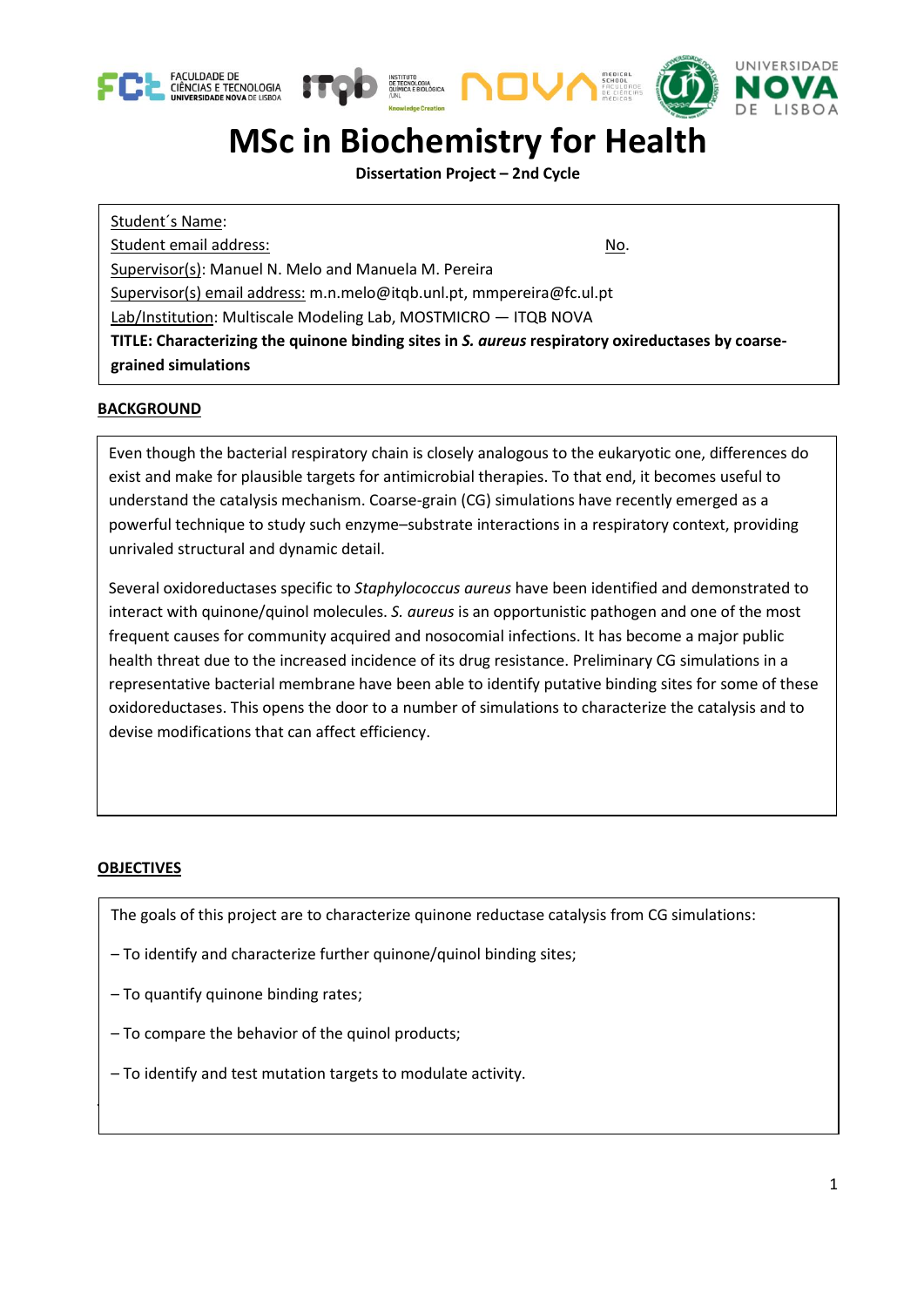





## **PROJECT DESCRIPTION**

The project is divided into five tasks.

Task 1 – To set up multiple simulations of quinone–enzyme binding, for different oxireductases. This includes simulations in aqueous environment, for soluble oxireductases, and in a membrane environment, for membrane-bound oxireductases;

Task 2 – Starting from states of bound quinones obtained in Task 1, to modify them to quinols and follow their unbinding dynamics;

Task 3 – For both Task 1 and Task 2 analyze times to binding/unbinding and identify binding site access/egress pathways;

Task 4 – From the information in Task 3 infer common properties of quinone/quinol binding proteins. These hypothetical determinants of quinone/quinol binding can then be tested by simulating the impact of their mutation in activity, as data for future experimental validation.

The student will be trained in an array of computing techniques with wide applicability beyond the scope of the project and even outside academia. These include the use of simulation software, structural/dynamic data analysis methods, and overall experience with open-source operating systems.